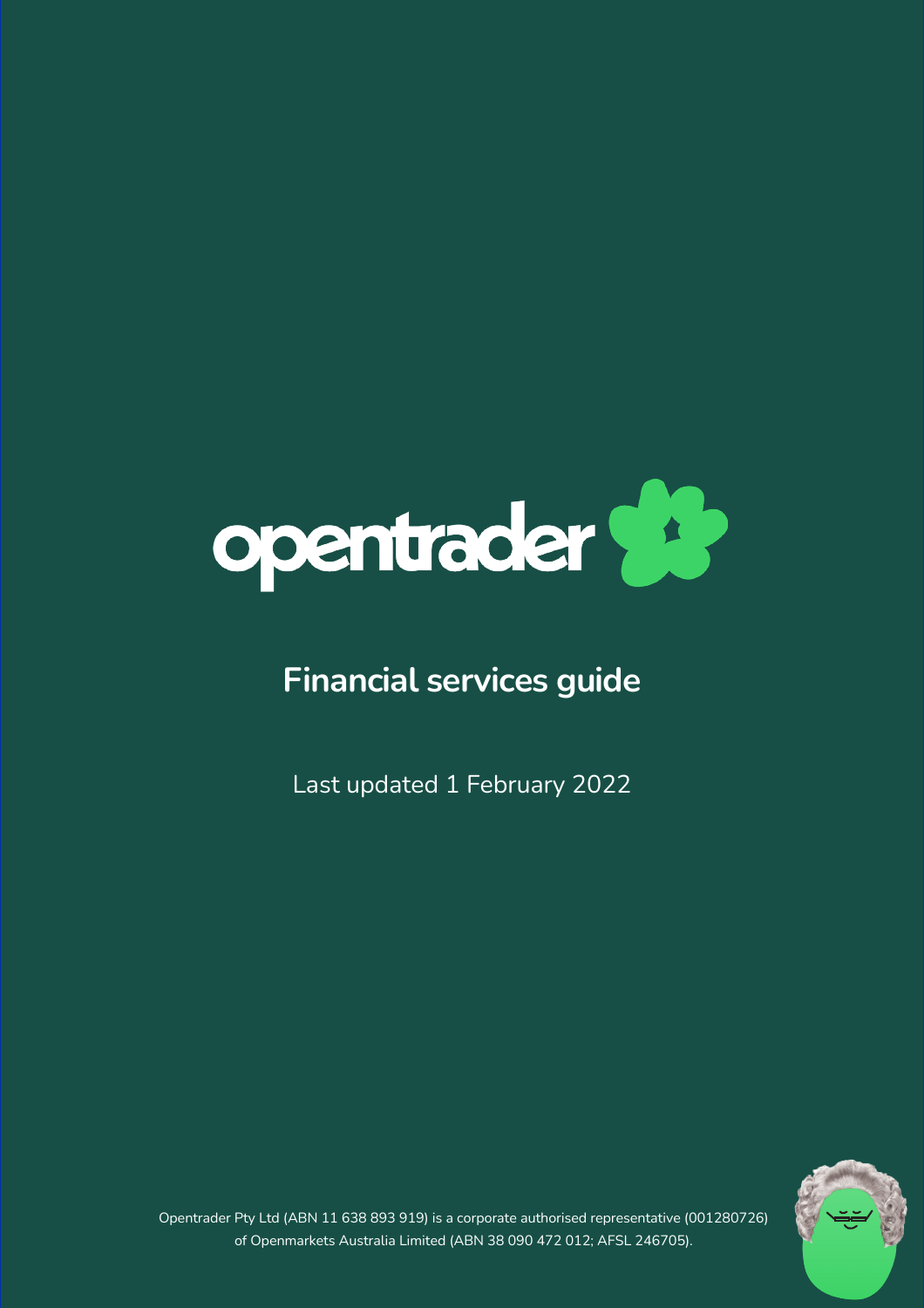# **General information**

#### **1. About this financial services guide**

This Financial Services Guide (**FSG**) provides important information about the services offered by Opentrader Pty Ltd (**Opentrader**, **we**, **our** or **us**). It is to help you decide if you want to use the Opentrader services.

This FSG provides information about:

- who we are and our contact details;
- our products, services and their associated costs;
- any relationships we have with third parties that might influence us in providing our services;
- how we, our staff and other related parties are remunerated and any other benefits we might receive;
- how we collect and use your personal information;
- other documents you may receive from us and how you may provide us instructions; and
- details of our complaints-handling process.

#### **2. About Opentrader and our services**

Opentrader is a corporate authorised representative (number 001280726) of Openmarkets Australia Ltd (AFSL 246705) (**Openmarkets**) and is located at Level 40, Grosvenor Place, 225 George St, Sydney NSW 2000. Openmarkets has authorised the distribution of this FSG by Opentrader. You can contact Openmarkets at the above address or on 1300 769 433.

Opentrader is a specialist online platform, providing a trade execution technology platform and general advice for investors.

Opentrader is authorised by Openmarkets to provide dealing and general advice services in relation to:

- Securities
- Managed investment schemes
- Bonds
- Derivatives such as Exchange Traded Options (ETOs)
- Deposit products (eg. bank accounts)

Our services are provided via web and mobile trading services via the Opentrader trading platform. Transactions entered into using the Opentrader platform are routed

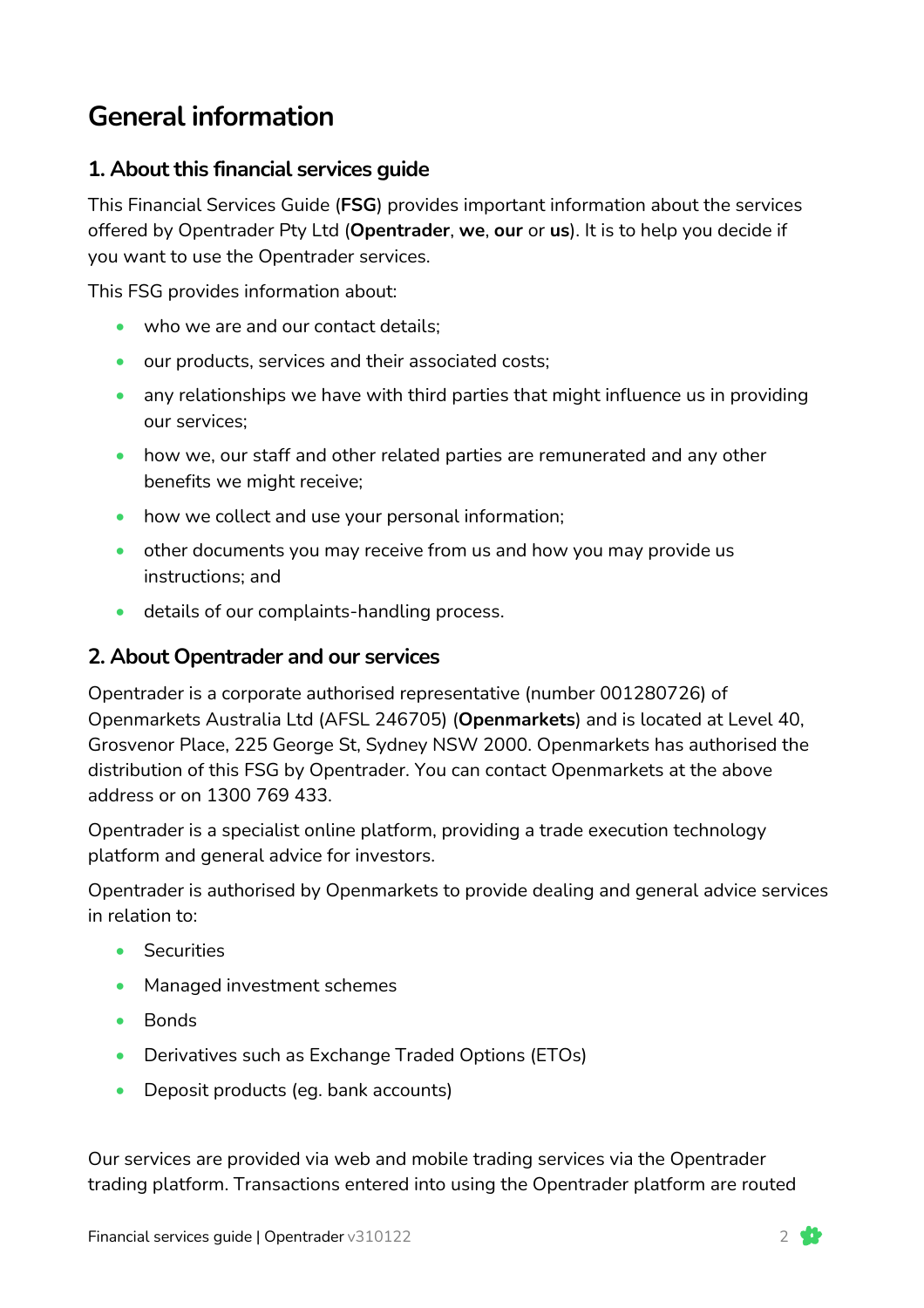to Openmarkets which provides the trade execution and clearing services. These transactions will occur on a securities exchange such as ASX, Cboe Australia or NSX. Openmarkets is a market participant of ASX Limited (**ASX**), Cboe Australia Pty Ltd (**Cboe**) and National Stock Exchange of Australia Limited (**NSX**) and a clearing participant of ASX Clear Pty Ltd (**ASX Clear**).

For more information on the products and services offered by Opentrader, visit **opentrader.com.au**

# **Relationships**

### **3. Capacity in which opentrader acts**

Opentrader acts as your agent in relation to the execution of your orders through Openmarkets. If Opentrader provides general advice to you, we do so as principal.

### **4. Associations with product providers**

Opentrader may provide you with products and services from third parties as part of our services. For example, this may include trading technology or software. Opentrader is a wholly-owned subsidiary of Openmarkets Group Ltd and corporate authorised representative of Openmarkets. Opentrader does not receive any commissions or other benefits from arranging these services other than as described in this FSG. Opentrader offers its trade execution services under arrangement with Openmarkets.

### **5. Other documents we may send you**

#### **Execution services**

You will receive our Client Agreement, which will contain more information relating to the services provided by Opentrader and the terms and conditions of those services. If you open a trading account, we will also arrange for you to receive documents from Openmarkets relating to the trading services including the Openmarkets FSG, terms of trade, best execution policy and privacy policy. If you transact in Options, you will need to enter a Derivatives Client Agreement with Openmarkets and you will be provided with an ETO Product Disclosure Statement. The ETO Product Disclosure Statement will contain important information regarding trading ETOs.

#### **Third-party products**

If we facilitate the use of a particular financial product from a third-party provider we will provide to you that provider's product disclosure statement (**PDS**) if required. A PDS outlines everything you need to know about that product including benefits, costs, terms and conditions, as well as any risks associated with holding that product.

#### **Other documents**

We may provide other documents or information to you, including electronically, from time to time about our services or which we are required to give you including, for example, our Privacy Policy.

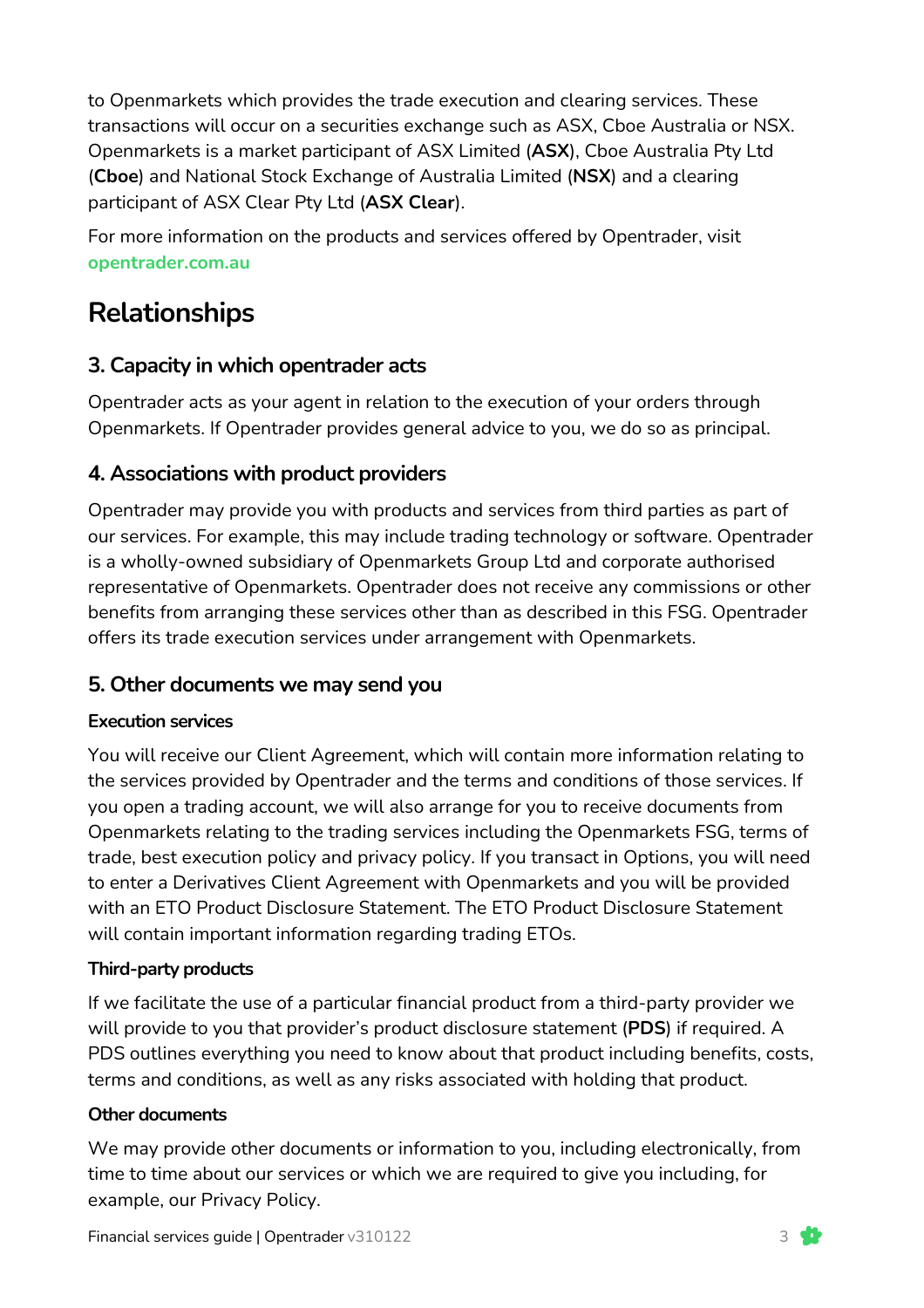### **6. No personal advice**

This information and any advice contained on our website or any other material provided by us has been prepared without taking into account your personal objectives, financial situations or needs. We only provide factual information or general advice about using our products and services or using the products provided by other licensees. We do not give personal advice, nor accordingly do we issue a Statement of Advice at any time. You should carefully consider the appropriateness of our services with regard to your particular circumstances and consider the appropriateness of our services to your circumstances.

# **Using our services**

#### **7. How to use our services and transact**

To access our services, you will need to establish an Opentrader trading account and enter into a Client Agreement using the Opentrader website. You should read the terms of the Client Agreement carefully and seek independent legal advice should you have any questions.

You can contact us

- Online: **opentrader.com.au**
- Phone: 1800 688 326
- Email: **service@opentrader.com.au**

You will receive a unique, secure login to access your account on our Opentrader trading platform where you will be able to place orders and transact on the ASX, Cboe Australia and NSX markets. We do not accept email, SMS, post or fax orders.

#### **8. What you should know about the risks of trading and investing**

Before becoming a client, it is essential to understand that trading or investment in any market has risks. While securities and derivatives may offer the potential for gains, the risk of loss in share market trading can also be substantial.

The value of a security or derivative may rise and fall considerably depending on what other people are prepared to pay for a share at the time of a transaction. Such price volatility will depend on many factors, including information about the company, market sentiment, opinions about the country the security or derivative traded in, the prospects for the industry and many other factors. Sometimes companies go bankrupt and investors may lose the entire value of their investment in it. This brief statement does not disclose all of the risks and other significant aspects involved in trading or investing in financial markets.

You should carefully consider whether share or derivative trading or investment suits your needs, taking into account your own specific circumstances.

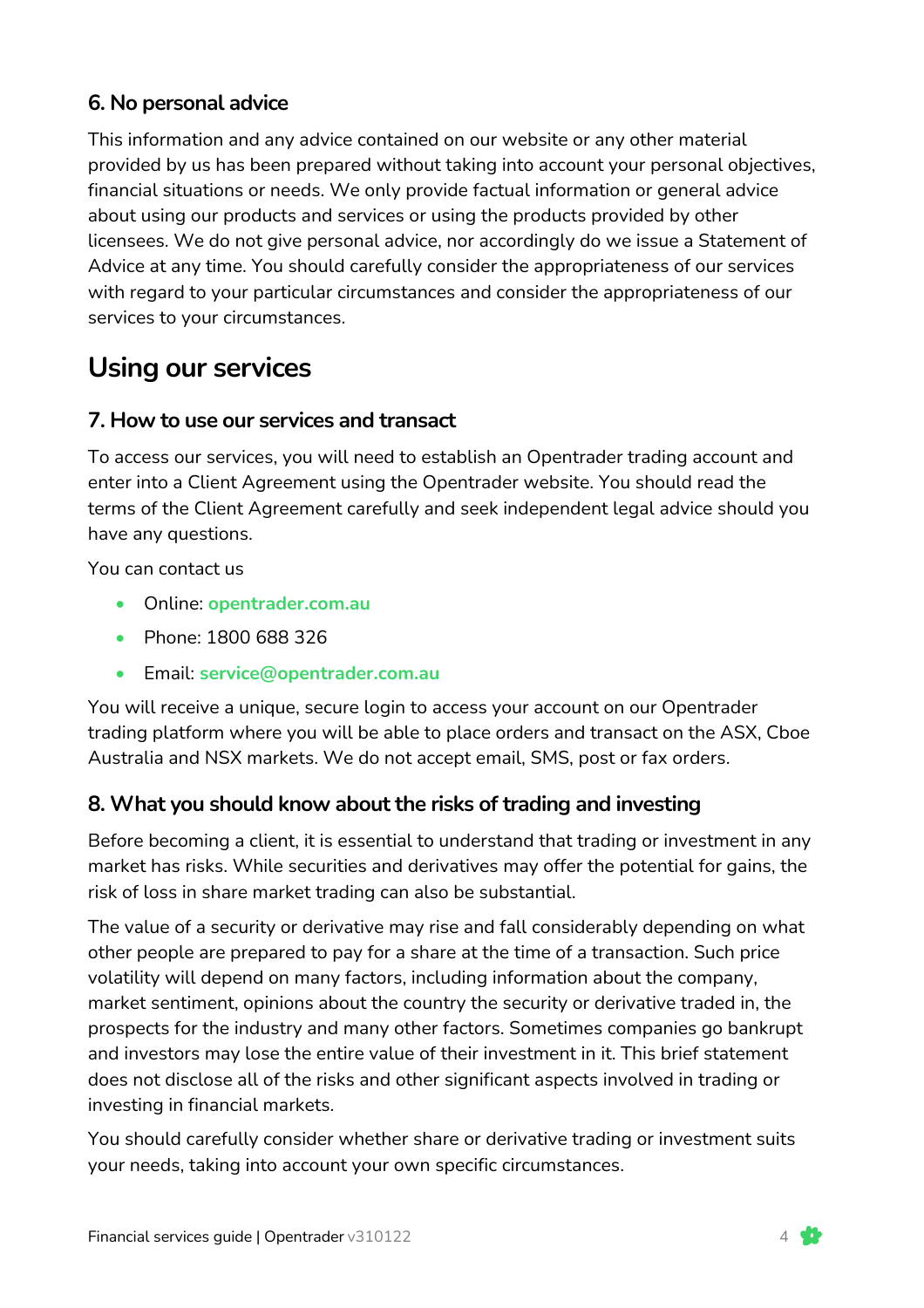## **How we are remunerated**

### **9. Fees payable for our service**

See Appendix A in this FSG for details of fees that you will be charged for using our services.

#### **10. Remuneration and other benefits we receive**

Opentrader is remunerated directly by the fees we charge you.

#### **11. Representatives' remuneration**

Employees and Directors of Opentrader and Openmarkets receive salaries and may also receive bonuses and other benefits. They may also be entitled to a bonus or other employment benefits based upon performance and achievement of various objectives by both the employee and Opentrader however they do not directly receive any remuneration calculated by reference to the amount of fees or commissions received by Opentrader from you.

#### **12. Referrals**

Opentrader may receive from third parties, referrals of persons to Opentrader for the purpose of Opentrader providing services. We may pay to the referring third-party a commission of up to 50% of revenue generated by such referrals. Any remuneration received by a third-party is not an additional cost to you nor does it affect the fees we charge.

If a component of our remuneration or benefits are not expressly set out in this FSG, you may request particulars of the remuneration or benefits within a reasonable time after you are given this FSG and before any financial service identified in this guide is provided to you.

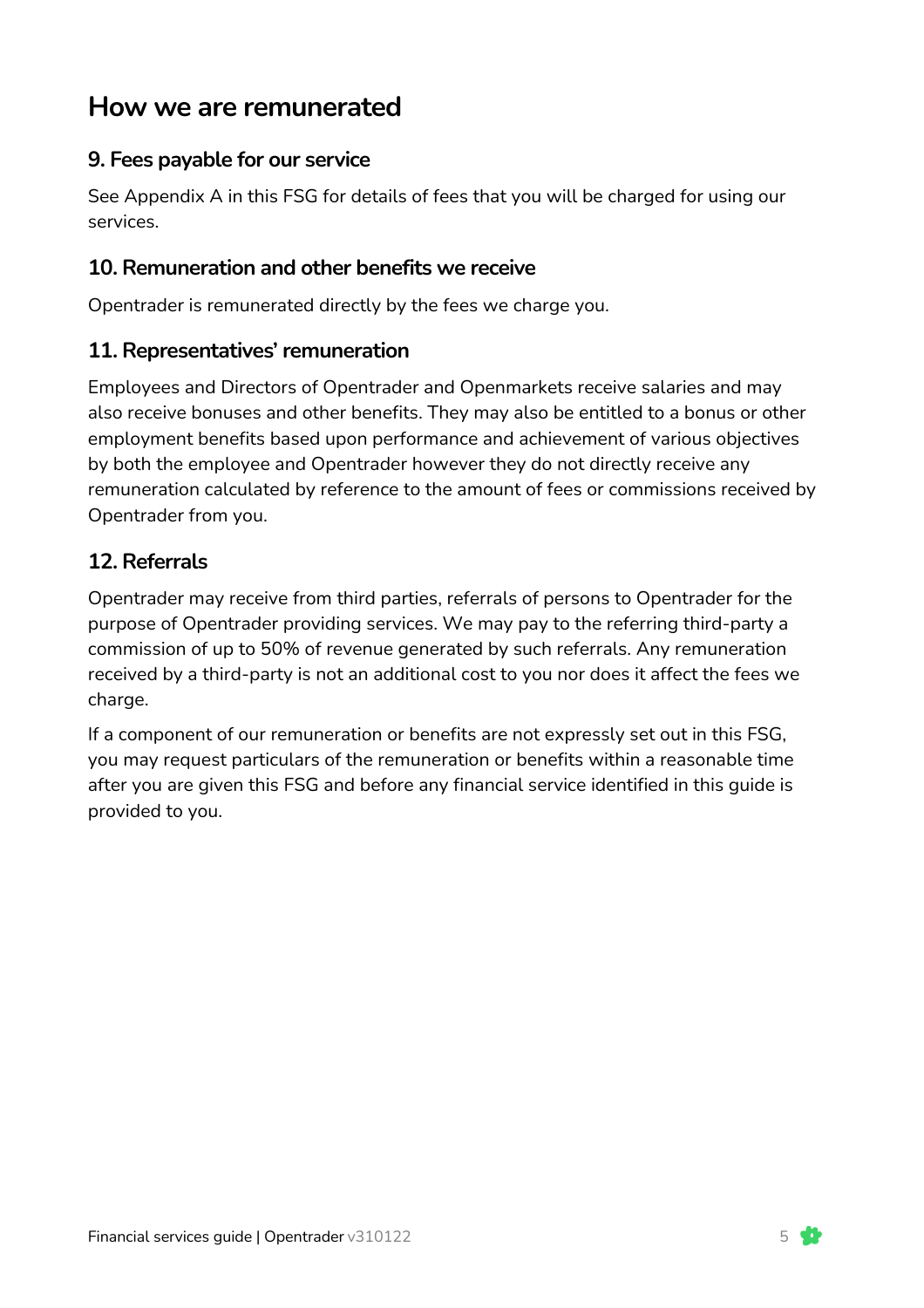# **Safeguards**

#### **13. Personal information**

The privacy of your personal information is important to us and any information we collect from you will be handled in accordance with our Privacy Policy available on our website. This Policy details how we comply with the requirements of the Privacy Act regarding the handling of your personal information.

#### **14. Professional indemnity insurance**

As a corporate authorised representative of Openmarkets, Opentrader is covered by Openmarkets' professional indemnity insurance for compensation which satisfies the requirements of the Corporations Act 2001 (Cth) (Corporations Act). This insurance covers compensation for a retail client for loss or damage suffered because of breaches by Opentrader (or by our representatives or employees) of obligations under Chapter 7 of the Corporations Act, including losses caused by misconduct, or for an award of compensation made in favour of that client by our external dispute resolution service.

#### **15. Dispute resolution process**

Our reputation, honesty and high standard of client service are important to us. So that we act with integrity we have a complaints procedure designed to make sure all concerns are treated seriously and that any complaint is addressed promptly and fairly.

If our level of service should fail to meet with expectations, we would like to hear about it. Any complaint about your dealings with Opentrader or associated products or services should be communicated to our Complaints Officer:

- Phone: 1800 688 326
- Email: **service@opentrader.com.au**
- By mail: Opentrader Client Services, Level 40, 225 George St, Sydney NSW 2000

If, after giving the Complaints Officer the opportunity to resolve your complaint, you are not satisfied, you may lodge a complaint with Australian Financial Complaints Authority (AFCA) for an independent review of your matter:

- Phone: 1800 931 678
- Online: **afca.org.au**

AFCA can assist you as a client in resolving your complaint where you have been unable to do so with us. However, it is important that you contact us in the first instance so we can address your concerns as best we can. Please refer to the AFCA website for more information.

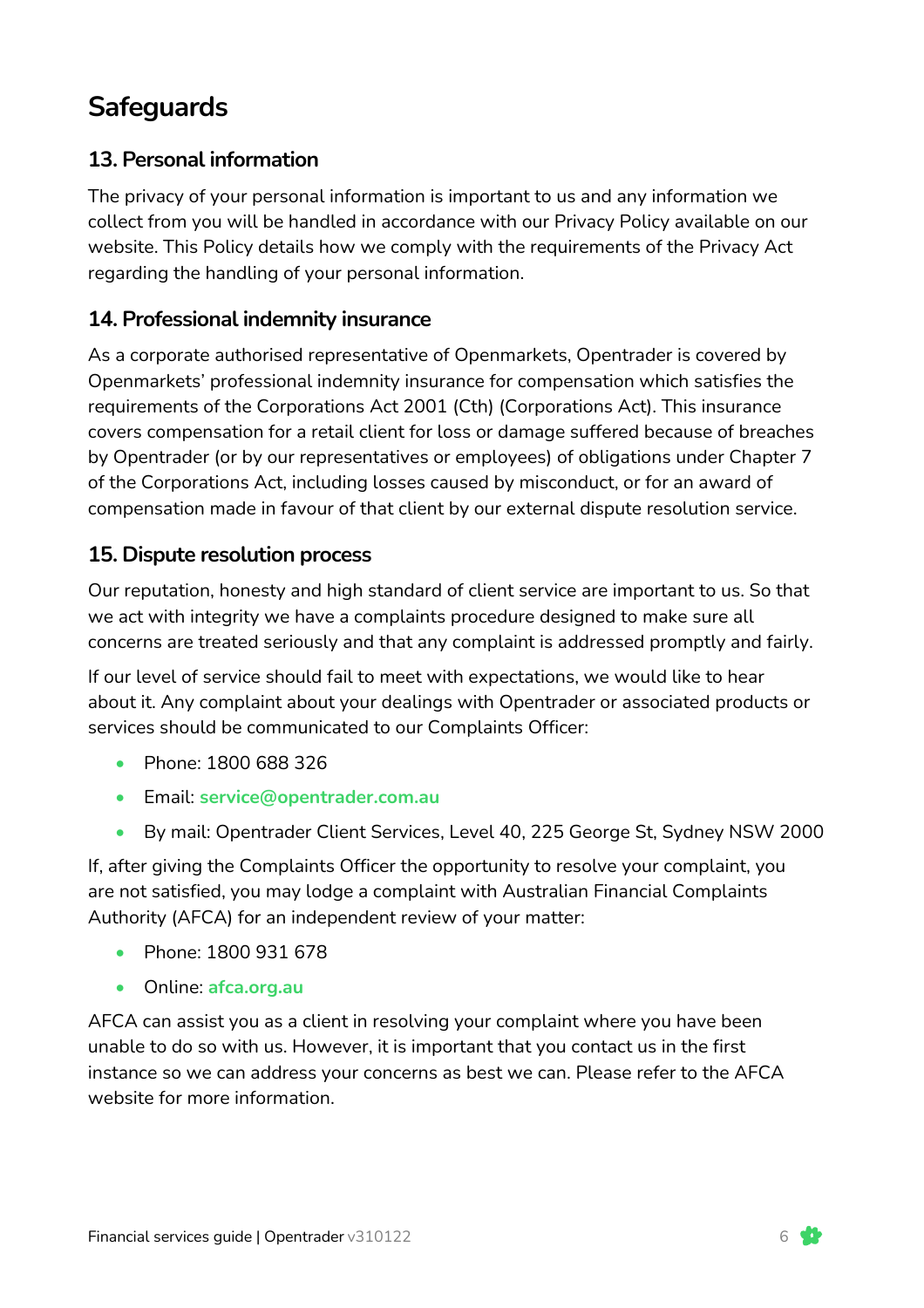# **Appendix A – Fees and charges**

The fees outlined in this Appendix relate directly to the Opentrader financial services and apply to trading accounts that have been funded as at the date on the front cover of this FSG. All fees and charges are inclusive of GST unless otherwise stated.

#### **Brokerage on listed securities and options**

| <b>Trade execution</b>                                | <b>Charge (including GST)</b>                                                                           |
|-------------------------------------------------------|---------------------------------------------------------------------------------------------------------|
| Equities, ETPs and Warrants<br>(Australian residents) | \$10.00 for transaction value of \$0.01-\$10,000<br>0.10% of trades for transaction value over \$10,000 |
| Exchange-traded options<br>(ETOs)                     | \$28.00 or 0.28% per trade, exercise or assignment                                                      |

- 1. Fees are charged by transaction as set out in the relevant trade confirmation issued by Opentrader. If a transaction is incomplete and the balance is completed subsequently with a subsequent trade confirmation, the fees will also apply to that subsequent trade confirmation. The cost of your transaction will be disclosed on your trade confirmation.
- 2. For options contracts, ASX charges a registration fee and if you exercise or are assigned on an equity option position, ASX charges an exercise fee. Opentrader will pass these costs onto you. These fees are set out on your trade confirmation or statement and you may request from Opentrader particulars of the fee that apply at the time of a transaction.
- 3. If you are a referred to Opentrader by a referral partner of Opentrader or Openmarkets (**Referral Partner**), Openmarkets as executing broker (as described in paragraph 3 of this FSG) will pay to the Referral Partner a referral fee being a portion of the brokerage set out in the table above (**Referral Fee**). You pay the portion of brokerage representing the Referral Fee to Openmarkets directly as principal under the terms of trading of Openmarkets and as disclosed as a Referral Partner Fee in the Openmarkets FSG. If your Opentrader account is the subject of a Referral Partner arrangement, the portion of brokerage will be agreed between Openmarkets and the Referral Partner and disclosed to you by Opentrader, Openmarkets or the Referral Partner.
- 4. From time-to-time Opentrader may conduct promotional campaigns or engage with customers and apply fees that are lower than stated in this FSG. If a lower fee applies, Opentrader may inform you by applying the lower rate to your trading account.